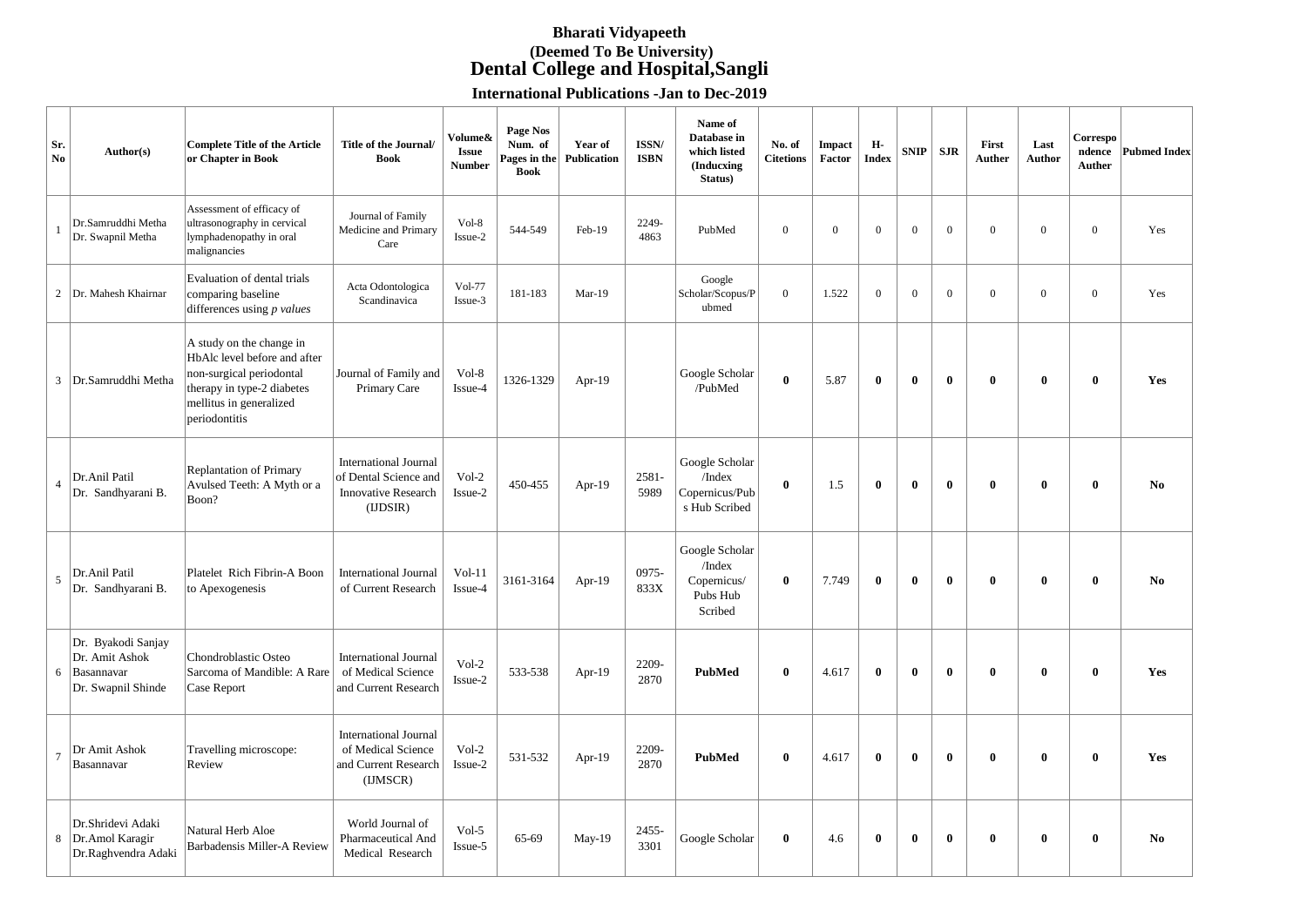| 9  | Dr.Anil Patil<br>Dr. Sandhyarani B.                                                                                   | Predeciduous teeth: To<br>extract or not?                                                                                                                    | <b>International Journal</b><br>of Dental Science and<br><b>Innovative Research</b><br>(UDSIR) | Vol-2<br>Issue-3      | 623-627   | May-19            | 2581-<br>5989    | Google<br>Scholar/PubMe<br>d/Index<br>Copernicus/                              | $\bf{0}$         | 1.5            | $\bf{0}$       | $\mathbf{0}$   | $\bf{0}$       | $\mathbf{0}$   | $\bf{0}$         | $\mathbf{0}$     | Yes            |
|----|-----------------------------------------------------------------------------------------------------------------------|--------------------------------------------------------------------------------------------------------------------------------------------------------------|------------------------------------------------------------------------------------------------|-----------------------|-----------|-------------------|------------------|--------------------------------------------------------------------------------|------------------|----------------|----------------|----------------|----------------|----------------|------------------|------------------|----------------|
|    | 10   Dr. Mahesh Khairnar                                                                                              | Parametric test for non-<br>normally distributed<br>continuous data: For and<br>against                                                                      | Electronic Physician                                                                           | $Vol-2$<br>Issue-11   | 7468-7470 | April-June-<br>19 | 2008-<br>5842    | Google Scholar                                                                 | $\bf{0}$         | $\theta$       | $\mathbf{0}$   | $\mathbf{0}$   | $\mathbf{0}$   | $\mathbf{0}$   | $\bf{0}$         | $\mathbf{0}$     | N <sub>0</sub> |
|    | Akash Agarwal (PG)<br>Jiwanasha Agrawal,<br>11  Dr. Manish Agrawal,<br>Dr. Lalita Nanjannwar,<br>Bhakti Bhalekar (PG) | <b>Evaluation of Hard Tissue</b><br>Cephalometric Norms for<br>Maharashtra Population using<br>Downs Analysis                                                | <b>International Journal</b><br>of Scientific Study                                            | Vol-7<br>Issue-3      | 93-97     | $Jun-19$          | $2321 -$<br>6379 | Google<br>Scholar/<br>Copernicus                                               | $\mathbf{0}$     | $\overline{0}$ | $\mathbf{0}$   | $\overline{0}$ | $\mathbf{0}$   | $\mathbf{1}$   | $\overline{0}$   | $\mathbf{0}$     | No             |
| 12 | Dr. Smruti Lulla,<br>Dr. Vidya Dodwad,<br>Dr. Sachin<br>Mangalekar,<br>Dr. Sandeep Patil, Dr.<br>Priyanka Vhanmane    | Enhancing Implant Stability<br>with Osseodensification-A<br>Review                                                                                           | <b>International Journal</b><br>of Current Medical<br>And Pharmaceutical<br>Research           | Vol- $05$<br>Issue-06 | 4280-4284 | $Jun-19$          | 2395-<br>6429    | Google<br>Scholar/Index<br><b>Copernicus</b>                                   | $\mathbf{0}$     | 4.656          | $\overline{0}$ | $\mathbf{0}$   | $\overline{0}$ | -1             | $\overline{0}$   | $\mathbf{0}$     | No             |
|    | 13   Dr. Barun Kumar                                                                                                  | Craniofacial morphology of<br>HIV infected adolescents on<br>highly active antiretroviral<br>therapy (HAART): An<br>original research                        | Journal of Medicine<br>in the Tropics                                                          | $Vol-21$<br>Issue-1   | $42 - 50$ | $Jun-19$          |                  | PubMed                                                                         | $\mathbf{0}$     | $\overline{0}$ | $\mathbf{0}$   | $\mathbf{0}$   | $\mathbf{0}$   | $\overline{0}$ | $\boldsymbol{0}$ | $\mathbf{0}$     | Yes            |
| 14 | Dr. Mamata Kamat.<br>Dr. Uma Datar,<br>Dr. Sanjay Byakodi                                                             | Intraoral HIV-associated<br>Burkitt's lymphoma: a rare<br>case report with special<br>emphasis on differential<br>diagnosis                                  | Journal of Korean<br>Association of Oral<br>& Maxillofacial<br>Surgeons                        | $Vol-45$<br>Issue-3   | 225-229   | Aug-19            |                  | Google<br>Scholar/<br>Scopus/Pubme<br>d                                        | $\mathbf{0}$     | $\mathbf{0}$   | $\overline{0}$ | $\overline{0}$ | $\overline{0}$ | $\mathbf{0}$   |                  | $\overline{0}$   | Yes            |
|    | 15   Dr. Amit Basannavar                                                                                              | Cone Beam Computed<br>Tomography as an Aid in<br>Oral and Maxillofacial<br>Surgery                                                                           | <b>International Journal</b><br>of Medical Science<br>and Current Research                     | $Vol-02$<br>Issue-05  | 28-38     | Sep-Oct-<br>2019  | 2209-<br>2862    | Google<br>Scholar/PubM<br>ed/                                                  | $\mathbf{0}$     | 4.617          | $\overline{0}$ | $\overline{0}$ | $\overline{0}$ | $\overline{0}$ | $\overline{0}$   | $\overline{0}$   | Yes            |
|    | 16   Dr. Anil Patil                                                                                                   | Effect of CO2 Laser and<br>1.23% Acidulated Phosphate<br>Fluride on Acid Resistance<br>and Fluride Uptake of Human<br>Tooth Enamel: An In Vitro<br>Assesment | Journal of<br>Contemporary Dental<br>Practice                                                  | $Vol-20$<br>Issue-9   | 1082-1089 | Sep-19            | 1526-<br>3711    | Google<br>Scholar/Scopus<br>/Indian<br>Citation/<br>Pubmed/Medli<br>${\bf ne}$ | $\mathbf{0}$     | $\mathbf{0}$   | $\mathbf{0}$   | $\overline{0}$ | $\overline{0}$ | $\overline{0}$ | $\sqrt{ }$       | $\mathbf{0}$     | Yes            |
|    | Dr.Shridevi Adaki<br>17 Dr. Amol Karagir<br>Dr. Raghvendra Adaki                                                      | Significance of Panoramic<br>Radiographic Examination of<br>Edentulous Patients Prior To<br>Denture Fabrication-A Survey                                     | EAS Journal of<br>Dentistry and Oral<br>Medicine                                               | $Vol-1$<br>Issue-6    | 104-107   | $Dec-19$          | 2663-<br>1849    | Google<br>Scholar/Index<br>copernicus                                          | $\boldsymbol{0}$ | 1.0            | $\mathbf{0}$   | $\overline{0}$ | $\overline{0}$ | $\overline{0}$ | $\overline{0}$   | $\boldsymbol{0}$ | N <sub>0</sub> |